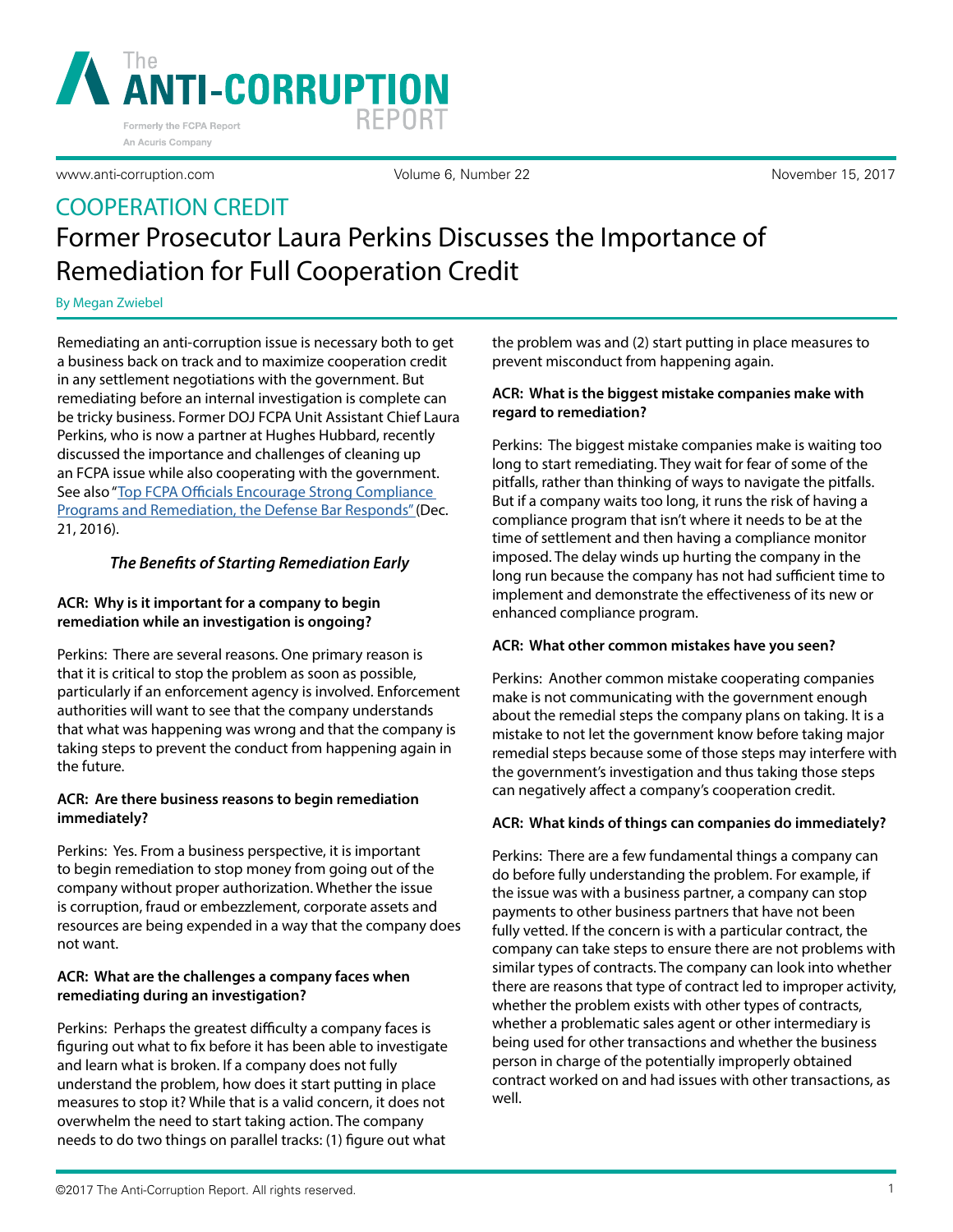

Volume 6, Number 22 November 15, 2017

#### **ACR: Are there any types of remediation a company should wait to undertake?**

Perkins: Remediation generally falls into two buckets: one is disciplining the people who were involved in misconduct and the other is enhancing the compliance program and policies and procedures to prevent future misconduct. There may be reasons the government would like a company to wait to do the first type of remediation, but there are not many instances where analyzing an existing program and making improvements to it would interfere with the government's investigation and thus have to wait. Additionally, by the time a company is cooperating with the government, it generally has an understanding of at least some of the causes of the problem, so lack of knowledge is not a reason for waiting to remediate. So, generally speaking, there are not a lot of situations where a company should wait to remediate.

# [See ["Using the FCPA Pilot Program's Remediation](https://www.anti-corruption.com/article/2322)  [Requirements to Build a Best-in-Class Compliance Program"](https://www.anti-corruption.com/article/2322)  (May 18, 2016).]

# *Employee Discipline Without Stepping on the Government's Toes*

# **ACR: Besides looking at the business person immediately responsible for the conduct, where else might a company look to uncover potential root causes?**

Perkins: The company should look further upstream to supervisors and sales managers to see if they knew about the conduct, were influencing the decision-making process, setting unreasonable sales goals or otherwise giving the impression that improper payments were somehow necessary and acceptable to meet business objectives.

# **ACR: If the company finds that an employee or a manager is responsible for the misconduct, what should it do?**

Perkins: The company needs to consider whether the people involved need to be moved out of their positions, disciplined in some way or terminated. The company should also consider whether other employees, whether they were involved or not, need to be retrained because sometimes anti-corruption issues are a sign that a training program is not functioning properly.

**ACR: You mentioned that there might be reasons the government would want the company to wait before disciplining employees – can you explain?**

Perkins: Stepping on the government's toes while it is investigating is a potential problem for a cooperating company. Disciplining employees has the potential to make witnesses unavailable for the government to interview. If the company is cooperating with the government, there needs to be an open discussion about what steps may interfere with the government's investigation.

# **ACR: What should a company do to avoid this conflict?**

Perkins: The company can let government investigators know that it would like to discipline or terminate employees involved in misconduct and see if such discipline will harm the government's investigation in any way. The government might ask that it be given the opportunity to interview the employee prior to any disciplinary action being taken. In some rare instances, the government might ask the company to not interview an employee before the government has had a chance to interview him or her. But checking in first, and coordinating with the government, will allow the company to meet its business goal of remediating while not hurting its cooperation credit by getting in the way of the government's investigation.

# **ACR: Are there strategies a company can use to meet its business goals regarding employee discipline, while also getting full remediation credit?**

Perkins: Companies need to keep in mind that when the government says it wants employees involved in misconduct to be disciplined, that does not always mean that employees have to be fired. It is a common misunderstanding that the government will not look fondly on anything short of termination. There are obviously instances where termination will be necessary given the seniority of the employee, the extent of involvement in the misconduct or an inability to rehabilitate that person within the company. But there are other instances where some other form of discipline – such as docking pay, withholding a bonus, training or some combination of those things – would be entirely appropriate.

["Employee Discipline for Anti-Corruption Issues: Predictability](https://www.anti-corruption.com/article/2654)  and Consistency in the Face of Inconsistent Laws (Part One of [Three\)"](https://www.anti-corruption.com/article/2654) (Nov. 1, 2017); [Part Two](https://www.anti-corruption.com/article/2662) (Nov. 15, 2017).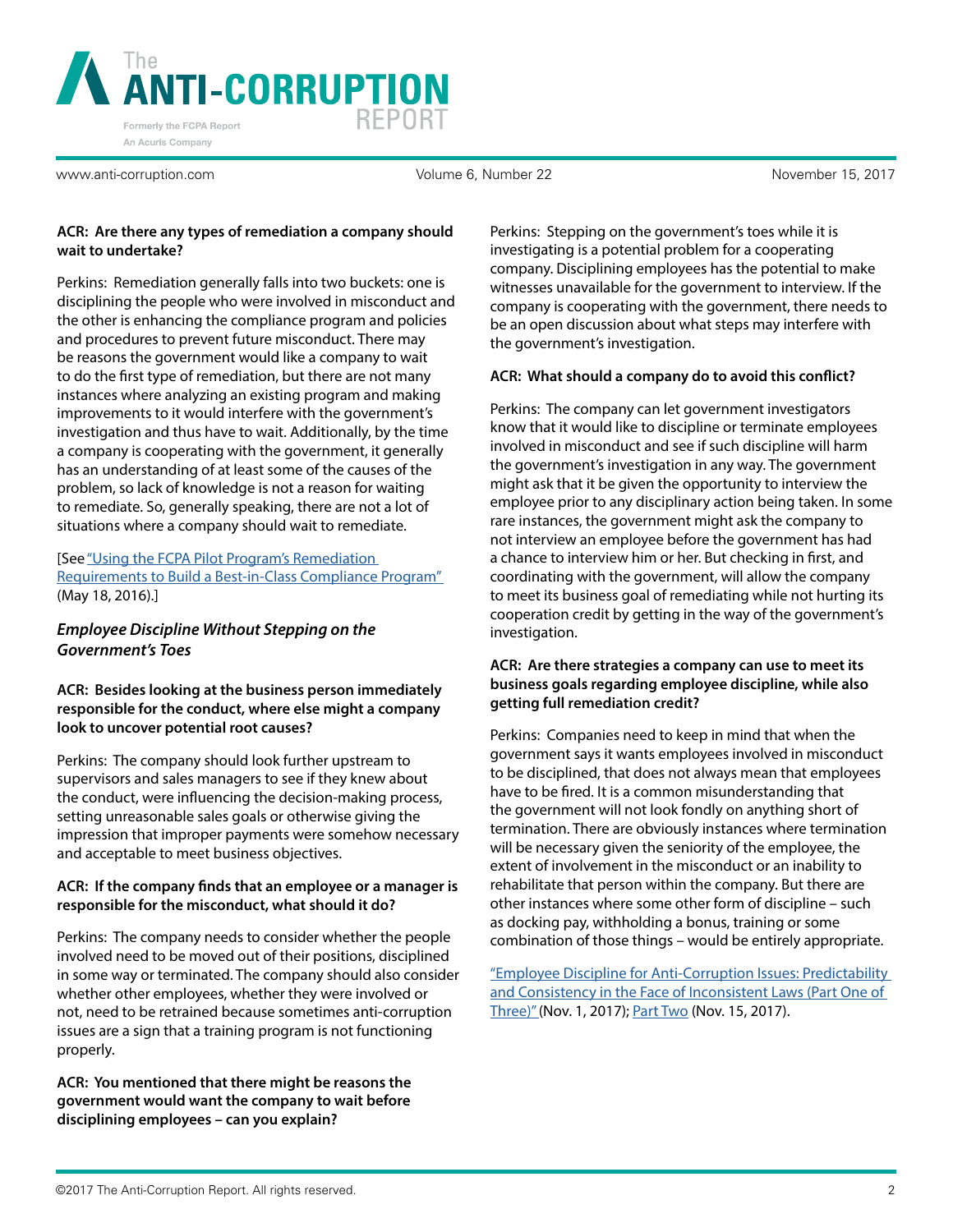

Volume 6, Number 22 November 15, 2017

# *Strategies for Communicating With the Government*

# **ACR: How should a company approach conversations with the government about remediation?**

Perkins: Those conversations are most effectively approached by making sure the government understands the company's concerns with remediation from a business perspective, not just from a cost perspective. The company should explain how its business works, where it is located, the sectors it operates in and who its customers are.

It is also helpful to explain the company's relative size. If it is a smaller company, that is a very important thing for the government to understand when assessing the remedial steps the company is taking. The prosecutor shouldn't be comparing the steps a 2,000-employee company is taking to those a Fortune 100 company should take just because the company did not provide this context.

A company should also make an effort to help the prosecutors understand its risk profile, such as whether it operates in highrisk jurisdictions, frequently interacts with government officials or has significant customs risks. Those are the types of things that inform a company's decision to put certain remedial measures in place, and explaining them to prosecutors will help the government understand why the remedial measures the company has put in place are appropriate.

#### **ACR: Why is it important to give that context?**

Perkins: For a medium-size or smaller company, setting the table is very important, as it ensures that the company is not held to a standard it doesn't have the resources to meet. Companies are afraid to go to the government and say, "Look, we're small." Many of the "best practices" in the compliance space are set by large companies with significant resources, which can make a smaller company afraid to say that those best practices aren't necessary or appropriate for their company. But if that is really the case, and the company has fully evaluated the options with an eye toward building an effective program, I think it is important to explain that to the government. I have had companies come in and say that they are putting in place programs and controls that are probably excessive and that doesn't necessarily help them.

# **ACR: What questions should the company expect from the government?**

Perkins: The company should expect fairly detailed questions about the impact of any changes they have made to their policies or procedures. For instance, if the company says it put in place a new whistleblower hotline, it should be prepared to answer questions such as: "How many calls have come in through the new hotline? How many languages can calls be taken in? What are the nature or subject matter of the calls that have been received? If any calls related to corruption, what did the company do about them?" If the company has gotten to the point where it has tested the effectiveness of any of remediation it has undertaken, that is very helpful information to share with the government.

# **ACR: Who should be involved in discussions with the government about remediation?**

Perkins: It is helpful for prosecutors to meet the people at the company who were involved in making the changes or improvements to the compliance program. If there is a new CCO or CECO, it is good to bring that person in to speak with prosecutors. Doing so shows the company takes the issue seriously enough to send its senior executives. It also shows that people at the company – not just its outside counsel – are up to speed on the new program and that the person in charge at the company knows and understands the new program.

See our two-part series on how to answer the question "There's a problem, now what?": "Philip Urofsky of Shearman [Explains the Logistics of Self-Reporting"](https://www.anti-corruption.com/article/2395) (Sep. 14, 2016); and ["Richard Smith of Quinn Emanuel Discusses Framing Voluntary](https://www.anti-corruption.com/article/2508)  [Disclosure to Minimize Cost and Maximize Credit" \(](https://www.anti-corruption.com/article/2508)Mar. 15, 2017).

# *Confidentiality, Training and Risk Assessments*

**ACR: Generally, both the company and the government have an interest in keeping an investigation confidential while it is ongoing. How can a company remediate effectively while maintaining that confidentiality?**

Perkins: Ten years ago, when a company was remediating, it was putting in an entirely new compliance program, which would be a big tell that an investigation was ongoing. Hopefully now, companies are evaluating their policies and procedures on a regular basis so any remediation will consist of more subtle adjustments that will be less of a risk to the confidentiality of the investigation.